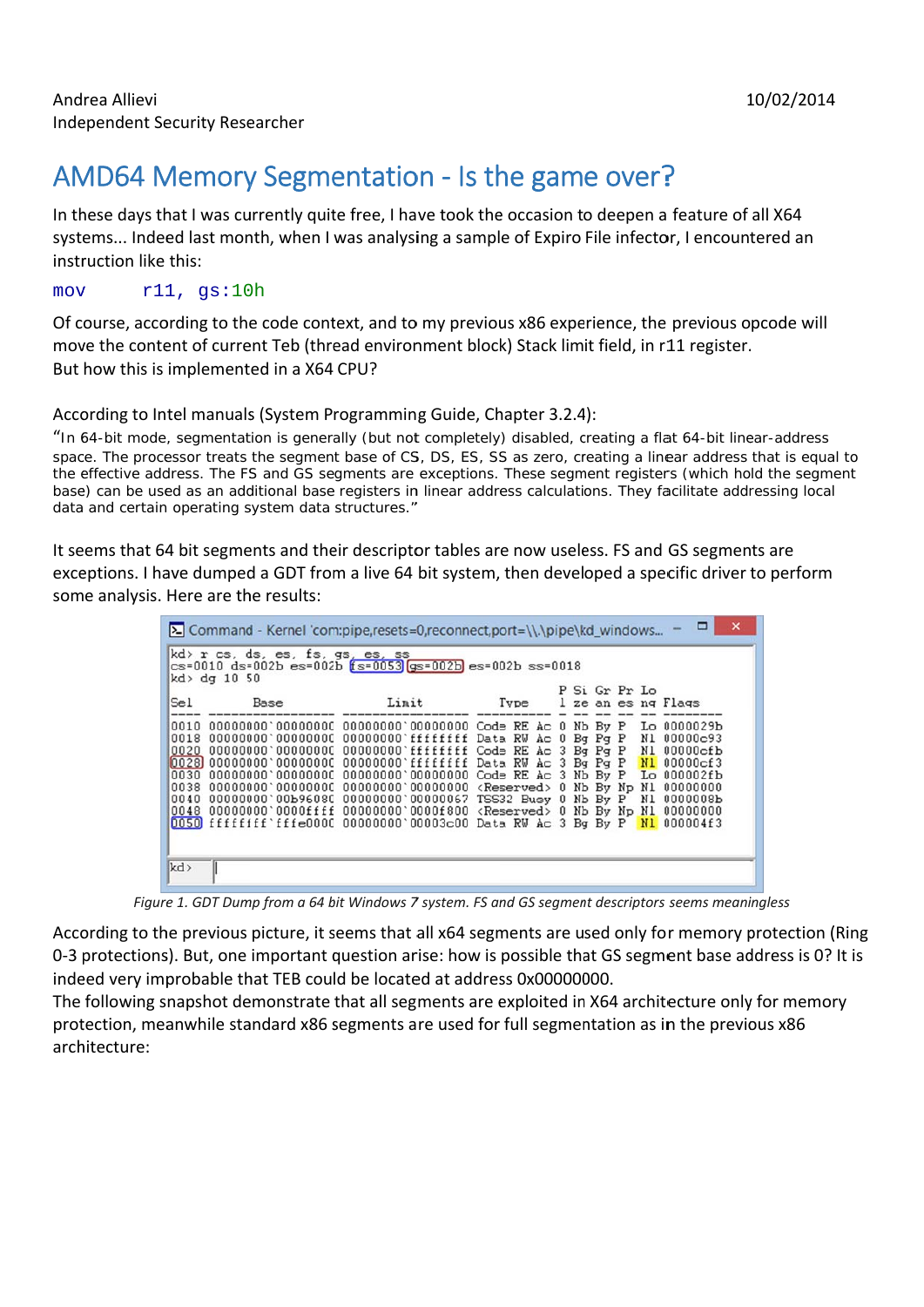

Figure 2. My GDT test application showing different segment selectors between 32 bit and 64 bit mode

So far so good... Now it's time to understand why FS and GS segments work in the way as they do for 64 bit long mode. The answer to the question resides in Windows X64 Syscall handler. Intel manual states that SYSCALL new instruction transfers execution control to the address found in IA32 LSTAR model specific register (and changes CPU current privilege level). IA32 LSTAR register points to "KiSystemCall64" Nt kernel routine. Whenever a native API is called from user mode. Ntdll code exploits SYSCALL instruction to perform Kernel transition. The transition is managed by "KiSystemCall64" procedure.

## KiSystemCall64 proc near

```
; Swap IA32_GS_BASE and IA32_KERNEL_GS_BASE
swapqs
                        ; curKpcr->UserRsp = RSP
        gs:10h, rsp
mou
mou
        rsp, gs:1A8h
                        ; RSP = KPCR->Prcb.RspBase
        2Bhpush
        qword ptr qs:10h ; PUSH UserRsp
push
                        ; R11 = User mode RFLAGS register
push
        r1133hpush
push
                        ; RCX = Address of next user mode instruction
        rcx
mou
        rcx, r10sub
        rsp, 8nush
        rbp
        rsp, 158h
                        ; Allocate stack space
sub
lea
        rbp, [rsp+80h]
        [rbp+0C0h], rbx
mou
        [rbp+0C8h], rdi
mou
mou
        [rbp+6D6h], rsimou
        byte ptr [rbp-55h], 2
                        ; RBX = Pcr->Prcb.CurrentThread
        rbx, qs:188hmou
prefetchw byte ptr [rbx+90h]
stmxcsr dword ptr [rbp-54h] ; Store contents of MXCSR register
                        ; The MXCSR register is a 32-bit register containing flags
                         ; for control and status information regarding SSE instructions
ldmxcsr dword ptr gs:180h ; Loads the mxcsr register from Pcr->Prcb.MxCsr
        byte ptr [rbx+3], 0 ; if (pCurThr->Header.DebugActive)
CMDword ptr [rbp+80h], 0
nov
jz
        NoDebugThr
```
Figure 3. Windows 8.1 "KiSystemCall64" code snippets

This routine first invokes "swapgs" instruction. According to Intel manuals: "SWAPGS exchanges the current GS base register value with the value contained in MSR address C0000102H (IA32\_KERNEL\_GS\_BASE). The SWAPGS instruction is a privileged instruction intended for use by system software". Based on our test, the latter information is not 100% accurate. The value of GS base register actually equals to the value contained in IA32 GS BASE model specific register. In x64 Windows systems, these MSR contains:

- IA32 KERNEL GS BASE Pointer to current processor control region (PCR)
- $\bullet$ IA32 GS BASE - Pointer to current execution thread TEB